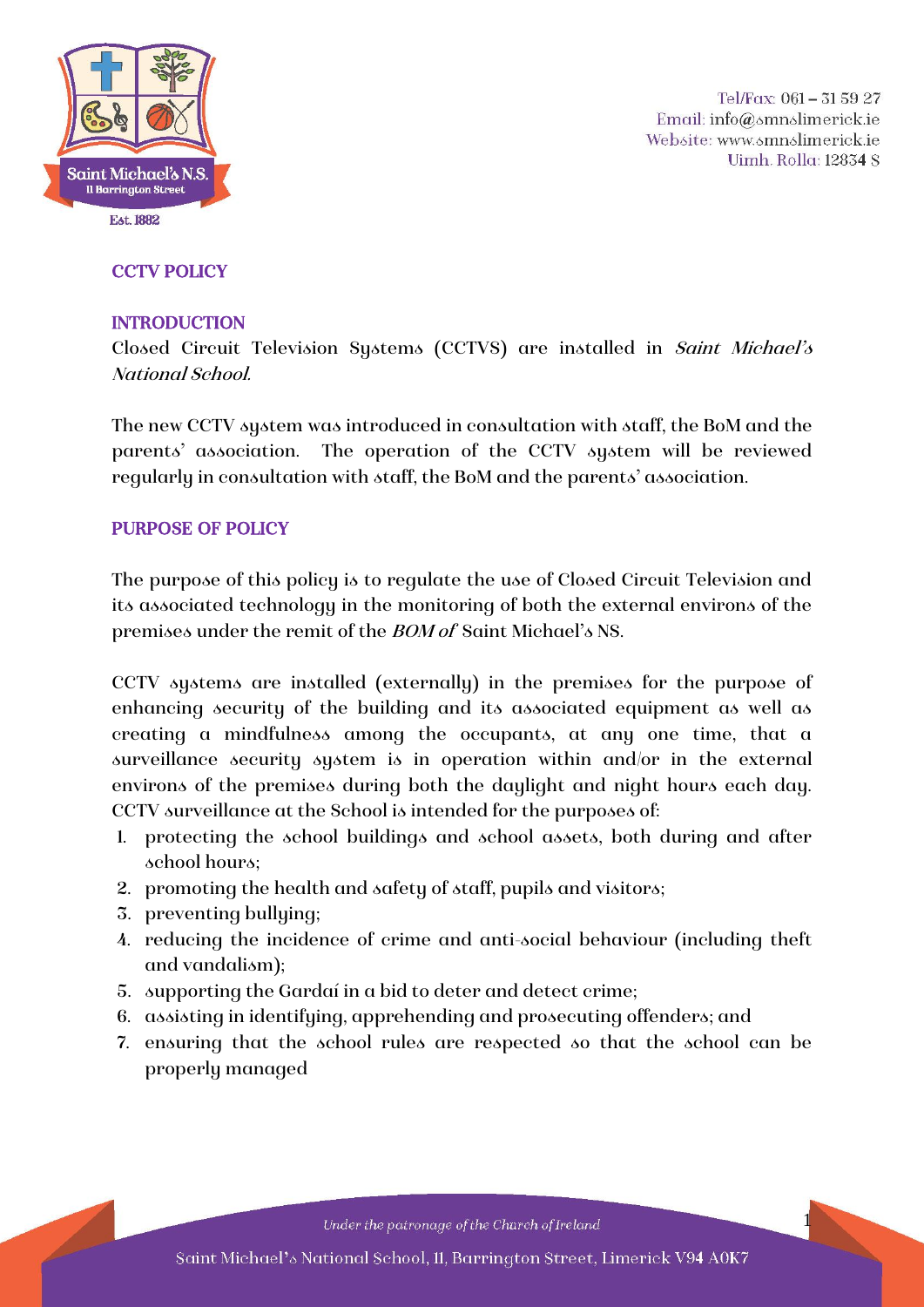#### **SCOPE**

This policy relates directly to the location and use of CCTV and the monitoring, recording and subsequent use of such recorded material. Where classes and activities are carried out in rented premises, the Saint Michael's NS will ensure that CCTV systems, where installed, are operated only in a way that is compatible with the provisions of this policy.

#### GENERAL PRINCIPLES

The *BOM of Saint Michael's NS*, the corporate body has a statutory responsibility for the protection of its property and equipment as well providing a sense of security to its employees, students and invitees to its premises. The BOM of Saint Michael's NS owes a duty of care under the provisions of Safety, Health and Welfare at Work Act 2005 and associated legislation and utilises CCTV systems and their associated monitoring and recording equipment as an added mode of security and surveillance for the purpose of enhancing the quality of life of the school community by integrating the best practices governing the public and private surveillance of its premises

The use of the CCTV system will be conducted in a professional, ethical and legal manner and any diversion of the use of CCTV security technologies for other purposes is prohibited by this policy e.g. CCTV will not be used for monitoring employee performance

Information obtained through the CCTV system may only be released when authorised by the Principal, following consultation with the Chairperson of the BoM. Any requests for CCTV recordings/images from An Garda Síochána will be fully recorded and legal advice from the data protection commissioner/legal advice will be sought if any such request is made. (See "Access" below)

CCTV monitoring of public areas for security purposes will be conducted in a manner consistent with all existing policies adopted by the school, including the provisions set down in equality and other educational and related legislation

This policy prohibits monitoring based on the characteristics and classifications contained in equality and other related legislation e.g. race, gender, sexual orientation, national origin, disability, etc.

Video monitoring of public areas for security purposes within school premises is limited to uses that do not violate the individual's reasonable expectation to privacy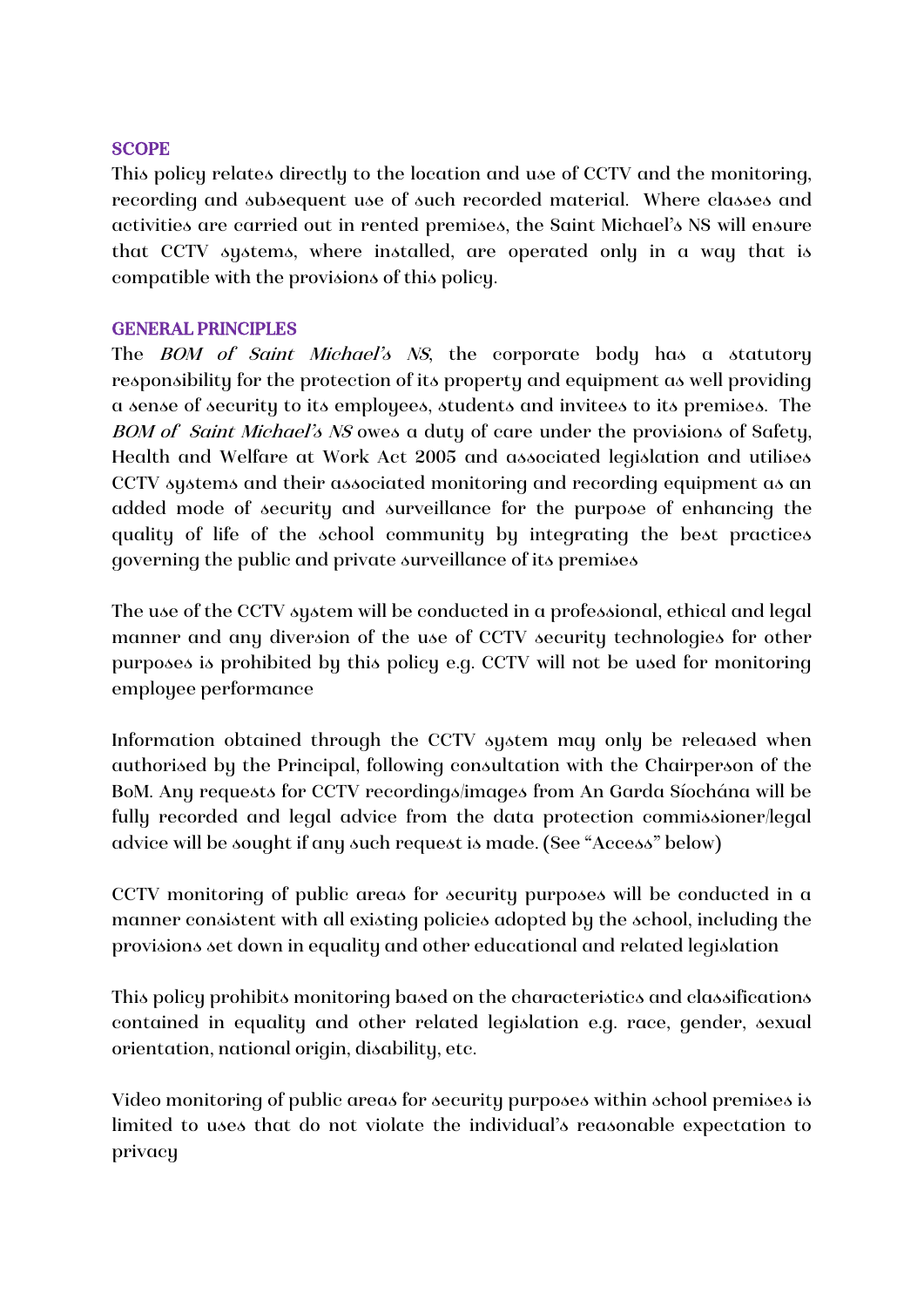Information obtained in violation of this policy may not be used in a disciplinary proceeding against an employee of the school or a student attending one of its schools/centres

All CCTV systems and associated equipment will be required to be compliant with this policy following its adoption by the *BOM of Saint Michael's NS*. Recognisable images captured by CCTV systems are [personal data.](http://www.dataprotection.ie/viewdoc.asp?m=m&fn=/documents/guidance/310604.htm) They are therefore subject to the provisions of the [Data Protection Acts](http://www.dataprotection.ie/viewdoc.asp?DocID=796&ad=1) 1988 to 2018.

# JUSTIFICATION FOR USE OF CCTV

Data Protection legislation requires that data is "adequate, relevant and not excessive" for the purpose for which it is collected. This means that the *BOM* of Saint Michael's NS needs to be able to justify the obtaining and use of personal data by means of a CCTV system. The use of CCTV to control the perimeter of the school buildings for security purposes has been deemed to be justified by the BoM. The system is intended to capture images of intruders or of individuals damaging property or removing goods without authorisation

# CCTV systems will not be used to monitor normal teacher/student classroom activity in school

# LOCATION OF CAMERAS

The location of cameras are as follows:

- 1. At the rear gate monitoring cars entering from the alley way
- 2. At the pedestrian gate monitoring enter and exit through the gate
- 3. At the waiting area in front of the pedestrian gate and taking in the ramp area

Use of CCTV to monitor areas where individuals would have a reasonable expectation of privacy would be difficult to justify. The BOM of Saint Michael's NS has endeavoured to select locations for the installation of CCTV cameras which are least intrusive to protect the privacy of individuals. Cameras placed so as to record external areas are positioned in such a way as to prevent or minimise recording of passers-by or of another person's private property

CCTV Video Monitoring and Recording of Public Areas in (Saint Michael's NS) may include the following:

Protection of school buildings and property: The building's perimeter, entrances and exits, lobbies and corridors, special storage areas, cashier locations, receiving areas for goods/services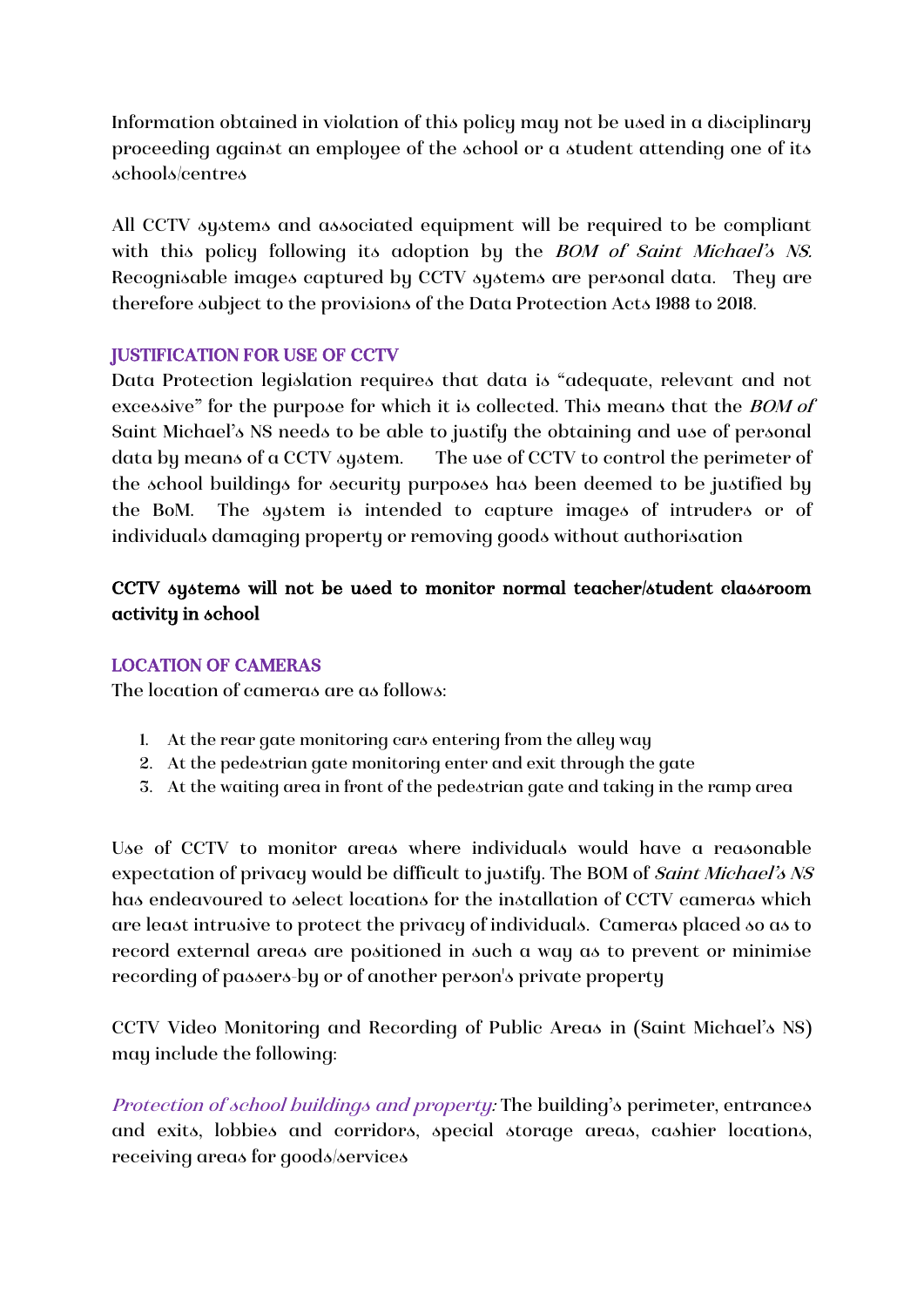Monitoring of Access Control Systems: Monitor and record restricted access areas at entrances to buildings and other areas

Verification of Security Alarms: Intrusion alarms, exit door controls, external alarms

Video Patrol of Public Areas: Parking areas, Main entrance/exit gates, Traffic Control

Criminal Investigations (carried out by An Garda Síochána): Robbery, burglary and theft surveillance

# COVERT SURVEILLANCE

Saint Michael's NS will not engage in covert surveillance

Where An Garda Síochána requests to carry out covert surveillance on school premises, such covert surveillance may require the consent of a judge. Accordingly, any such request made by An Garda Síochána will be requested in writing and the school will seek Data Protection Commissioner/legal advice

# NOTIFICATION – SIGNAGE

The Principal will provide a copy of this CCTV Policy on request to staff, students, parents and visitors to the school. This policy describes the purpose and location of CCTV monitoring, a contact number for those wishing to discuss CCTV monitoring and guidelines for its use. The location of CCTV cameras will also be indicated to the BoM.

Adequate signage will be placed at each location in which a CCTV camera(s) is sited to indicate that CCTV is in operation. Adequate signage will also be prominently displayed at the entrance to *St.Michael's NS* property.

Signage displayed in appropriate locations as follows:

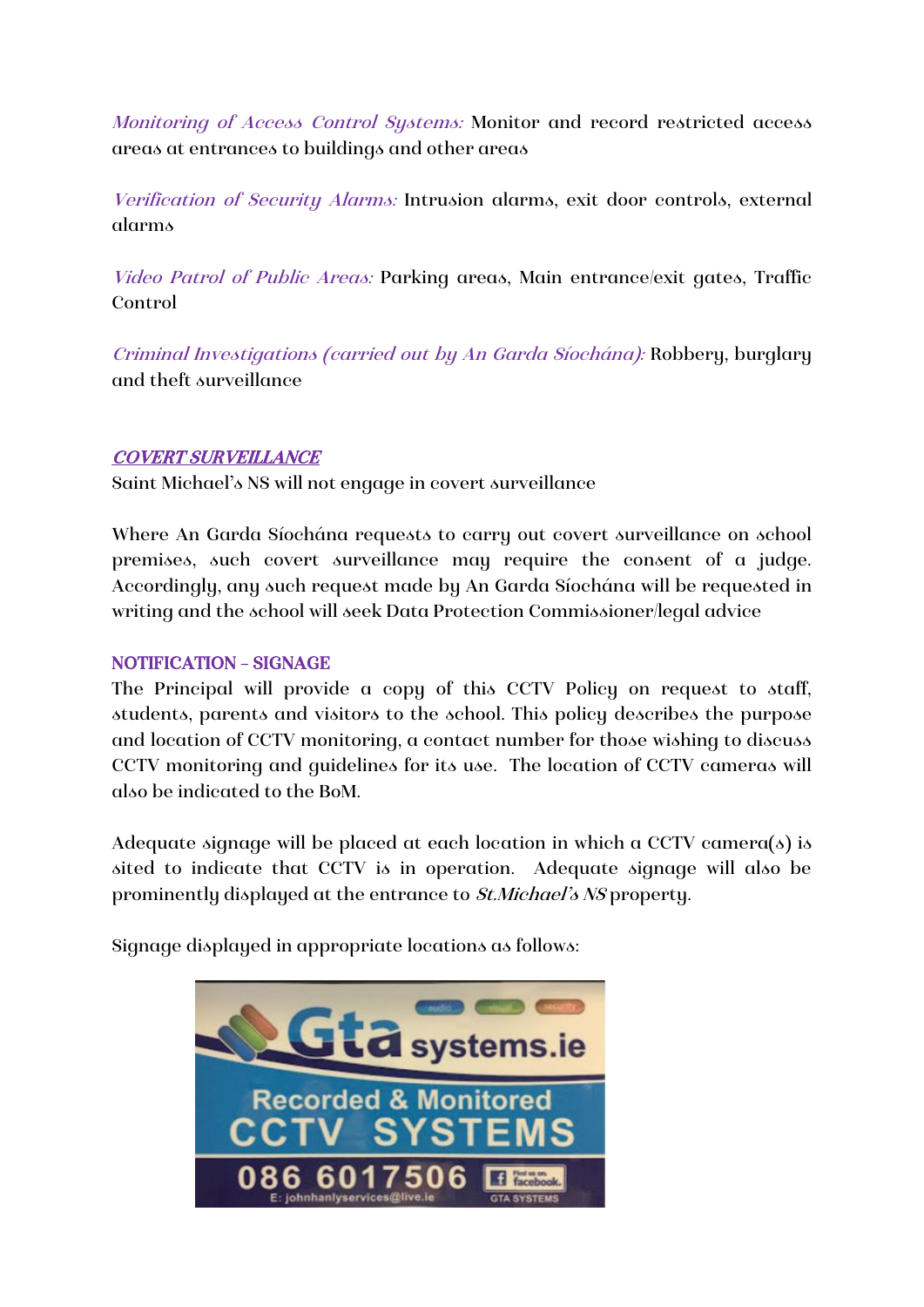#### STORAGE & RETENTION

Data Protection legislation states that data "shall not be kept for longer than is necessary for" the purposes for which it was obtained. A data controller needs to be able to justify this retention period. For a normal CCTV security system, it would be difficult to justify retention beyond a month (28 days), except where the images identify an issue – such as a break-in or theft and those particular images/recordings are retained specifically in the context of an investigation/prosecution of that issue

# Accordingly, the images captured by the CCTV system will be retained for a maximum of 28 days, except where the image identifies an issue and is retained specifically in the context of an investigation/prosecution of that issue

The images/recordings will be stored in a secure environment with a log of access kept. Access will be restricted to authorised personnel. Supervising the access and maintenance of the CCTV System is the responsibility of the BoM. The Principal may delegate the administration of the CCTV System to another staff member. In certain circumstances, the recordings may also be viewed by other individuals in order to achieve the objectives set out above (such individuals may include the Gardaí, the Deputy Principal, other members of the teaching staff, representatives of the Department of Education and Skills, representatives of the HSE and/or the parent of a recorded student). When CCTV recordings are being viewed, access will be limited to authorised individuals on a need-to-know basis.

#### **ACCESS**

Tapes/DVDs/portable storage devices will be stored in a secure environment. Access will be restricted to authorised personnel. The area will be locked when not occupied by authorised personnel. A log of access to tapes/images will be maintained

Access to the CCTV system and stored images will be restricted to authorised personnel only i.e. the Principal of the school , Chairperson of the BOM

In relevant circumstances, CCTV footage may be accessed:

1. By An Garda Síochána where *Saint Michael's NS* (or its agents) are required by law to make a report regarding the commission of a suspected crime; or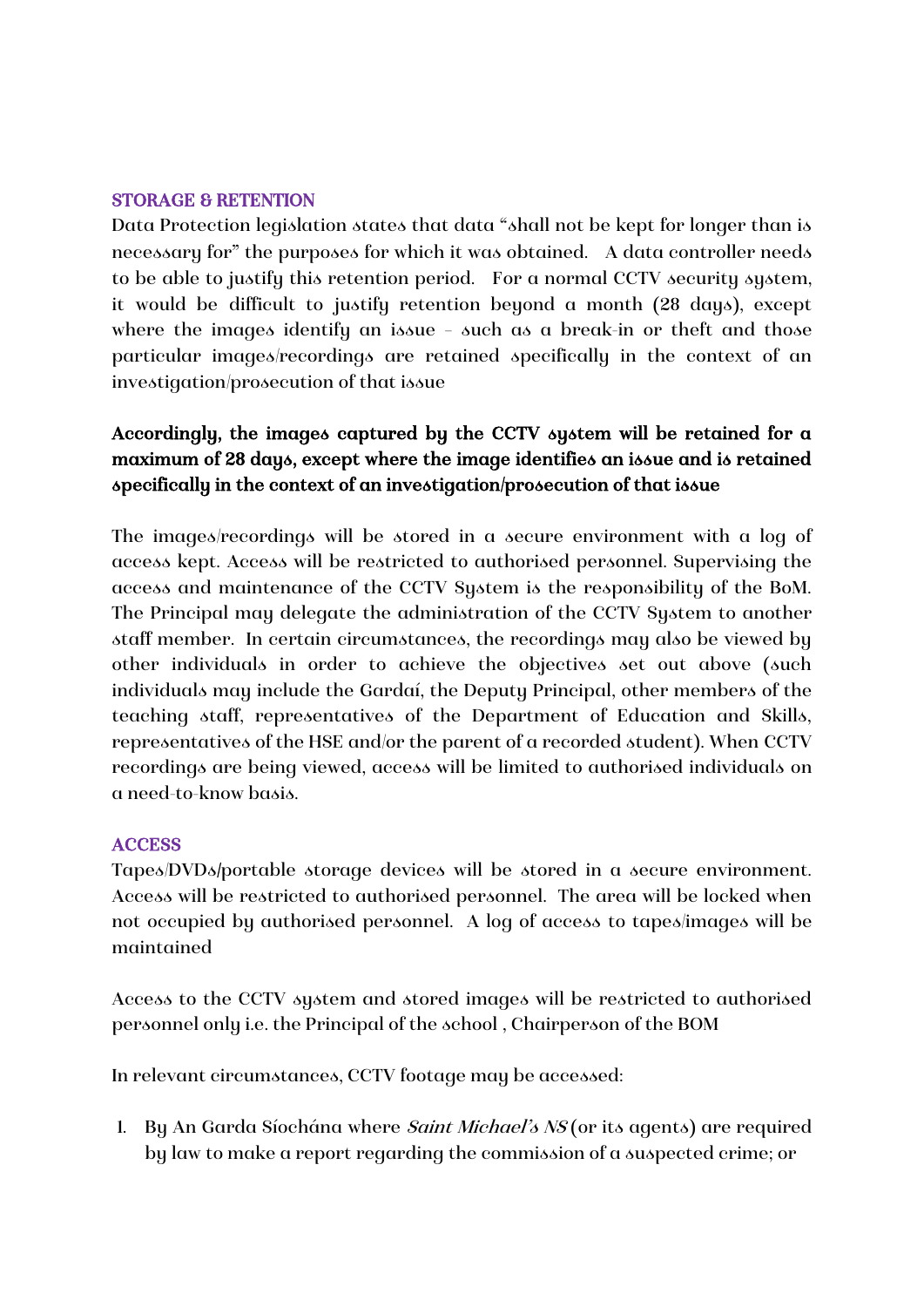- 2. Following a request by An Garda Síochána when a crime or suspected crime has taken place and/or when it is suspected that illegal/anti-social behaviour is taking place on *Saint Michael's NS* property, or
- 3. By the HSE and/or by any other statutory body charged with child safeguarding; or
- 4. To assist the Principal in establishing facts in cases of unacceptable student behaviour, in which case the parents/guardians will be informed; or
- 5. To data subjects (or their legal representatives), pursuant to an access request where the time, date and location of the recordings is furnished to Saint Michael's NS, or
- 6. To individuals (or their legal representatives) subject to a court order
- 7. To the school insurance company where the insurance company requires same in order to pursue a claim for damage done to the insured property

Requests by An Garda Síochána: Information obtained through video monitoring will only be released when authorised by the Principal following consultation with the Chairperson of the BoM. If An Garda Síochána request CCTV images for a specific investigation, An Garda Síochána may require a warrant and accordingly any such request made by An Garda Síochána should be made in writing and the school should immediately seek legal advice.

Access requests: On written request, any person whose image has been recorded has a right to be given a copy of the information recorded which relates to them, provided always that such an image/recording exists i.e. has not been deleted and provided also that an exemption/prohibition does not apply to the release. Where the image/recording identifies another individual, those images may only be released where they can be redacted/anonymised so that the other person is not identified or identifiable. To exercise their right of access, a data subject must make an application in writing to the school Principal/CEO of the ETB. The school must respond within 1 month.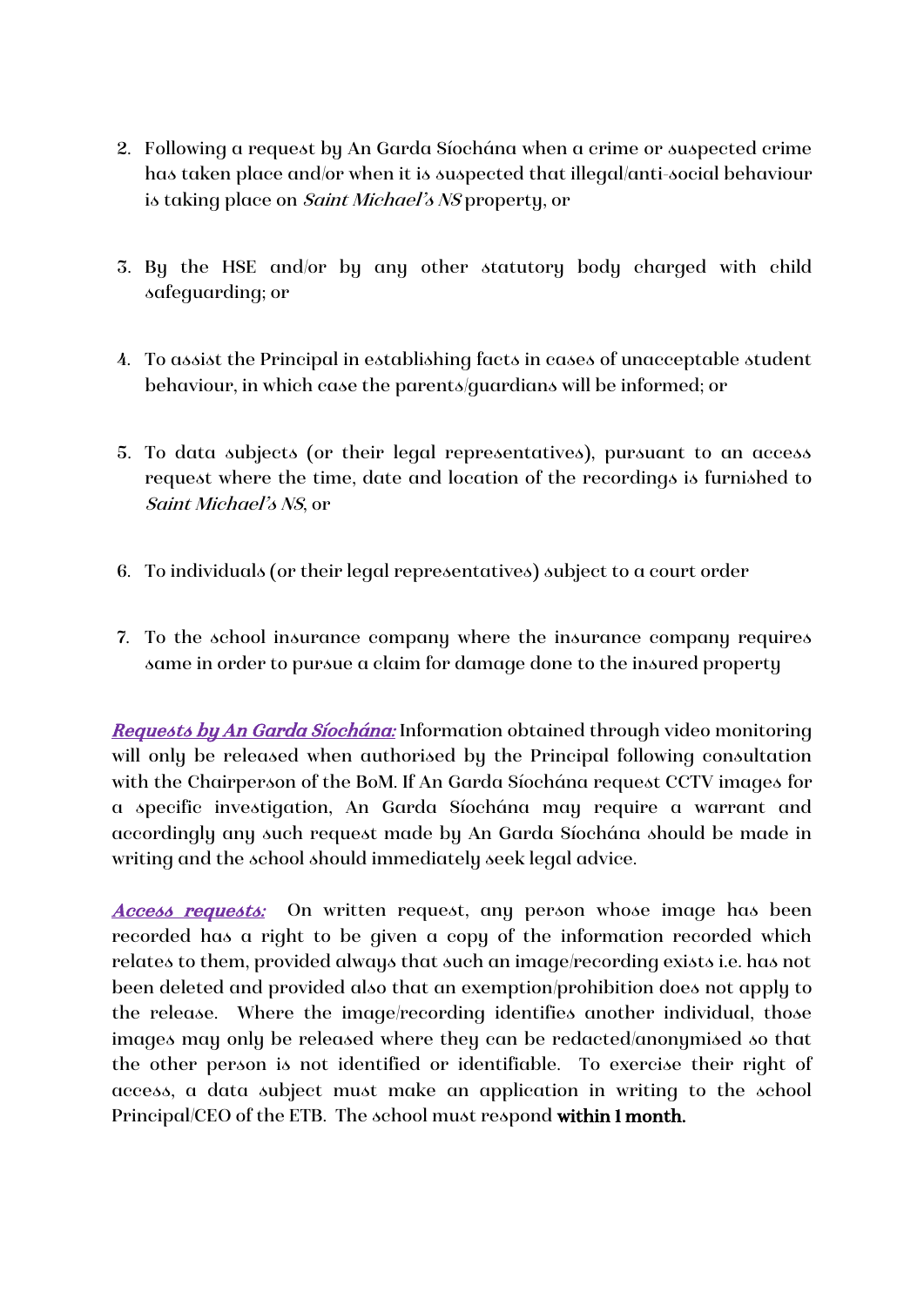Access requests can be made to the following: Principal: Ms. Miriam Smyth, Saint Michael's NS, 11 Barrington St., Limerick

A person should provide all the necessary information to assist Saint Michael's NS in locating the CCTV recorded data, such as the date, time and location of the recording. If the image is of such poor quality as not to clearly identify an individual, that image may not be considered to be personal data and may not be handed over by the school

In giving a person a copy of their data, the school may provide a still/series of still pictures, a tape or a disk with relevant images. However, other images of other individuals will be obscured before the data is released

#### RESPONSIBILITIES

The Principal will:

- 1. Ensure that the use of CCTV systems is implemented in accordance with the policy set down by the BOM of Saint Michael's NS.
- 2. Oversee and co-ordinate the use of CCTV monitoring for safety and security purposes within Saint Michael's NS
- 3. Ensure that all existing CCTV monitoring systems will be evaluated for compliance with this policy
- 4. Ensure that the CCTV monitoring at Saint Michael's NS is consistent with the highest standards and protections
- 5. Review camera locations and be responsible for the release of any information or recorded CCTV materials stored in compliance with this policy
- 6. Maintain a record of access (e.g. an access log) to or the release of tapes or any material recorded or stored in the system
- 7. Ensure that monitoring recorded tapes are not duplicated for release
- 8. Ensure that the perimeter of view from fixed location cameras conforms to this policy both internally and externally
- 9. Approve the location of temporary cameras to be used during special events that have particular security requirements and ensure their withdrawal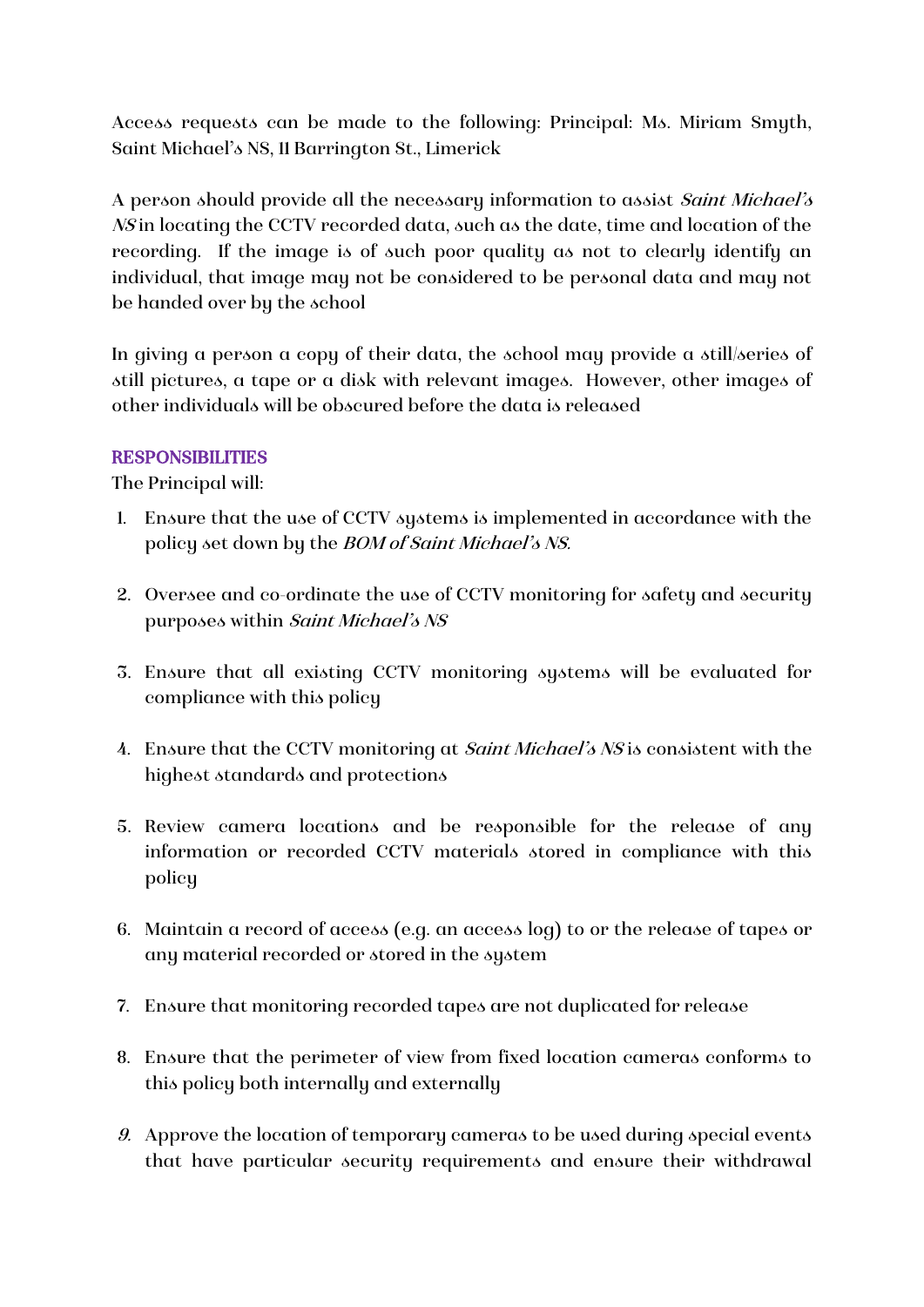following such events. NOTE: [Temporary cameras do not include mobile video equipment or hidden surveillance cameras used for authorised criminal investigations by An Garda Síochána]

- 10. Give consideration to both students' and staff feedback and/or complaints regarding possible invasion of privacy or confidentiality due to the location of a particular CCTV camera or associated equipment
- 11. Ensure that all areas being monitored are not in breach of an enhanced expectation of the privacy of individuals within the school and be mindful that no such infringement is likely to take place
- 12. Co-operate with the Health & Safety Officer of Saint Michaels NS in reporting on the CCTV system in operation in the school
- 13. Ensure that external cameras are non-intrusive in terms of their positions and views of neighbouring residential housing and comply with the principle of "Reasonable Expectation of Privacy"
- 14. Ensure that monitoring tapes/DVDs/digital recordings are stored in a secure place with access by authorised personnel only
- 15. Ensure that images recorded on tapes/DVDs/digital recordings are stored for a period not longer than 28 days and are then erased unless required as part of a criminal investigation or court proceedings (criminal or civil) or other bona fide use as approved by the BoM
- 16. Ensure that when a zoom facility on a camera is being used, there is a second person present with the operator of the camera to guarantee that there is no unwarranted invasion of privacy
- 17. Ensure that camera control is solely to monitor suspicious behaviour, criminal damage etc. and not to monitor individual characteristics
- 18. Ensure that camera control is not infringing an individual's reasonable expectation of privacy in public areas
- 19. Ensure that where An Garda Síochána request to set up mobile video equipment for criminal investigations, Data Protection Commissioner/legal advice has been obtained and such activities have the approval of the Chairperson of the Board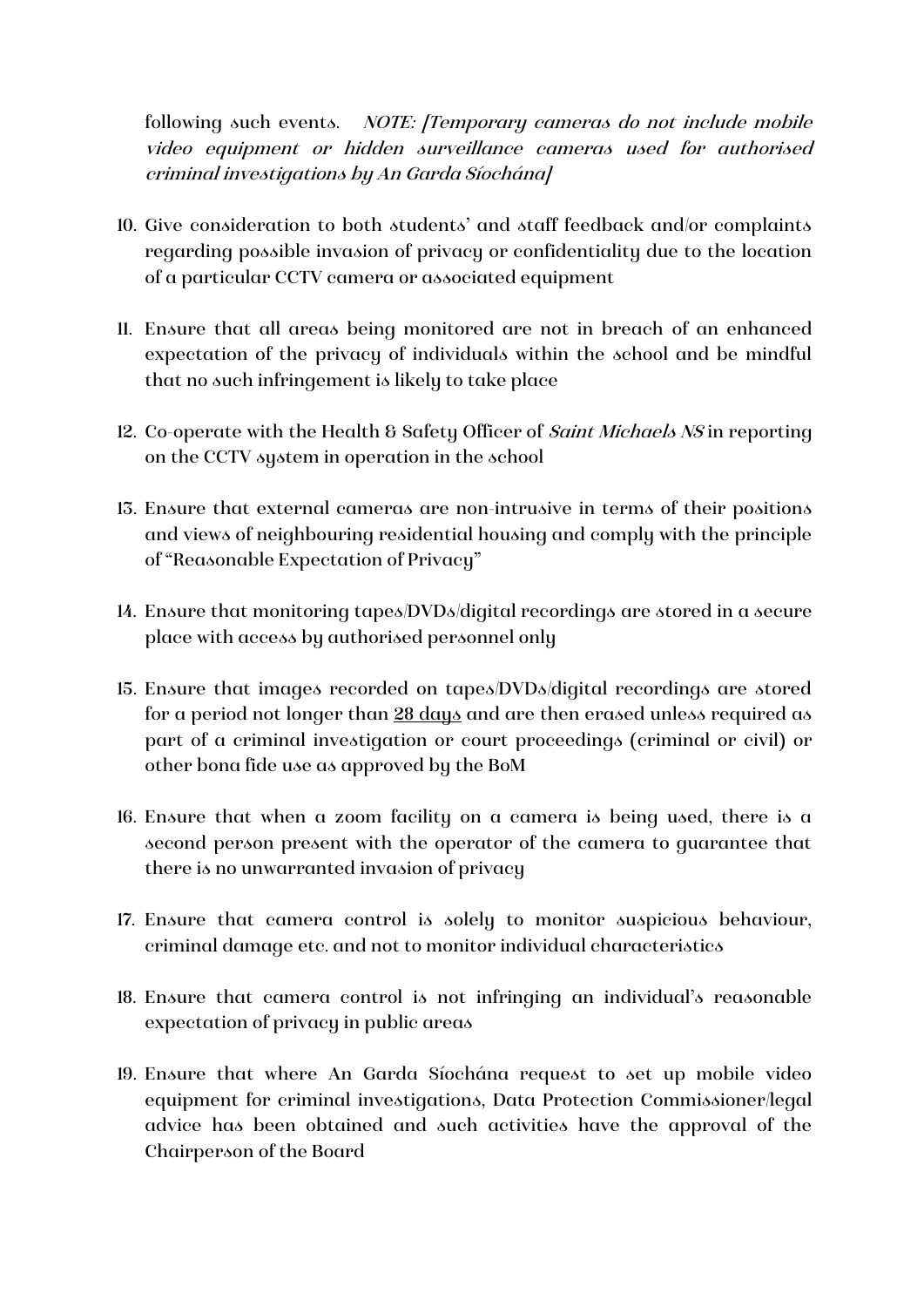#### SECURITY COMPANIES

The school CCTV system is controlled by a security company contracted by the school BoM. The following applies:

The school has **a written contract with the security company in place** known as a Third Party Service Agreement which details the areas to be monitored, how long data is to be stored, what the security company may do with the data, what security standards should be in place and what verification procedures apply. The written contract also states that the security company will give the school all reasonable assistance to deal with any subject access request made under Data Protection legislation which may be received by the school within the statutory time-frame i.e. 1 month

Security companies that place and operate cameras on behalf of clients are considered to be 'Data Processors'. As data processors, they operate under the instruction of data controllers (their clients i.e. School BoM). Data Protection legislation places a number of obligations on data processors. These include having appropriate security measures in place to prevent unauthorised access to, or unauthorised alteration, disclosure or destruction of, the data, in particular where the processing involves the transmission of data over a network and against all unlawful forms of processing. This obligation can be met by having appropriate access controls to image storage or having robust encryption where remote access to live recording is permitted. Staff of the security company have been made aware of their obligations relating to the security of data. See Third Party Service Agreement for further guidance.

# IMPLEMENTATION & REVIEW

This policy will be reviewed and evaluated as the need arises. On-going review and evaluation will take cognisance of changing information or guidelines (e.g. from the Data Protection Commissioner, An Garda Síochána, Department of Education and Skills, Audit units (internal and external to the school), national management bodies, legislation and feedback from parents/guardians, students, staff and others.

The policy will be available to view on the school website.

The date from which the policy will apply is the date of adoption by the BoM. Implementation of the policy will be monitored by the Principal of the school.

**Signed: Niall Sloane Chairperson, Board of Management** 

**Date: 21 st January, 2020**